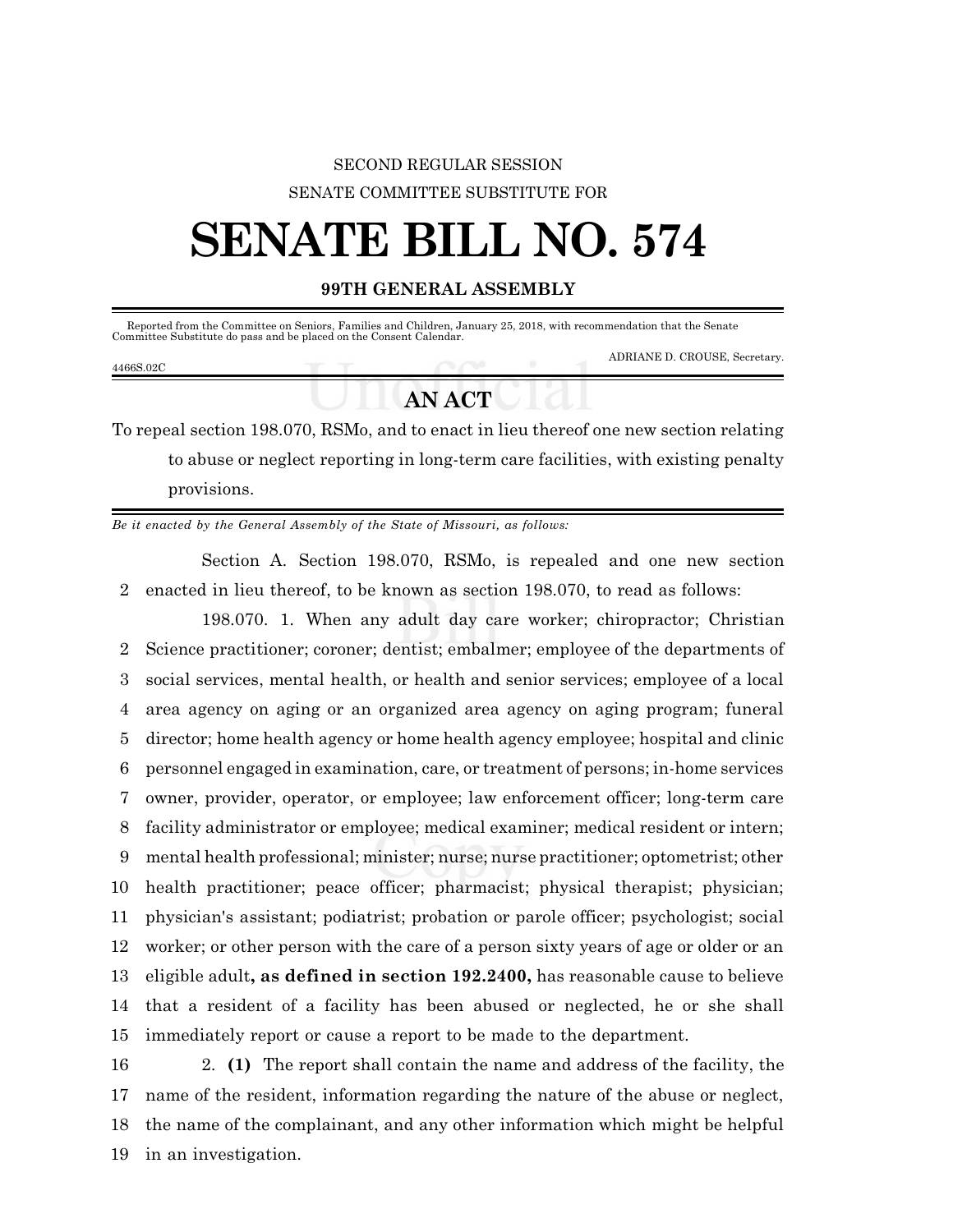**(2) In the event of suspected sexual assault of the resident, in addition to the report to be made to the department, a report shall be made to the appropriate local law enforcement agency in accordance with federal law under the provisions of 42 U.S.C. 1320b-25.**

 3. Any person required in subsection 1 of this section to report or cause a report to be made to the department who knowingly fails to make a report within a reasonable time after the act of abuse or neglect as required in this subsection is guilty of a class A misdemeanor.

 4. In addition to the penalties imposed by this section, any administrator who knowingly conceals any act of abuse or neglect resulting in death or serious physical injury, as defined in section 556.061, is guilty of a class E felony.

 5. In addition to those persons required to report pursuant to subsection 1 of this section, any other person having reasonable cause to believe that a resident has been abused or neglected may report such information to the department.

 6. Upon receipt of a report, the department shall initiate an investigation within twenty-four hours and, as soon as possible during the course of the investigation, shall notify the resident's next of kin or responsible party of the report and the investigation and further notify them whether the report was substantiated or unsubstantiated unless such person is the alleged perpetrator of the abuse or neglect. As provided in section 192.2425, substantiated reports of elder abuse shall be promptly reported by the department to the appropriate law enforcement agency and prosecutor.

 7. If the investigation indicates possible abuse or neglect of a resident, the investigator shall refer the complaint together with the investigator's report to the department director or the director's designee for appropriate action. If, during the investigation or at its completion, the department has reasonable cause to believe that immediate removal is necessary to protect the resident from abuse or neglect, the department or the local prosecuting attorney may, or the attorney general upon request of the department shall, file a petition for temporary care and protection of the resident in a circuit court of competent jurisdiction. The circuit court in which the petition is filed shall have equitable jurisdiction to issue an ex parte order granting the department authority for the temporary care and protection of the resident, for a period not to exceed thirty days.

8. Reports shall be confidential, as provided pursuant to section 192.2500.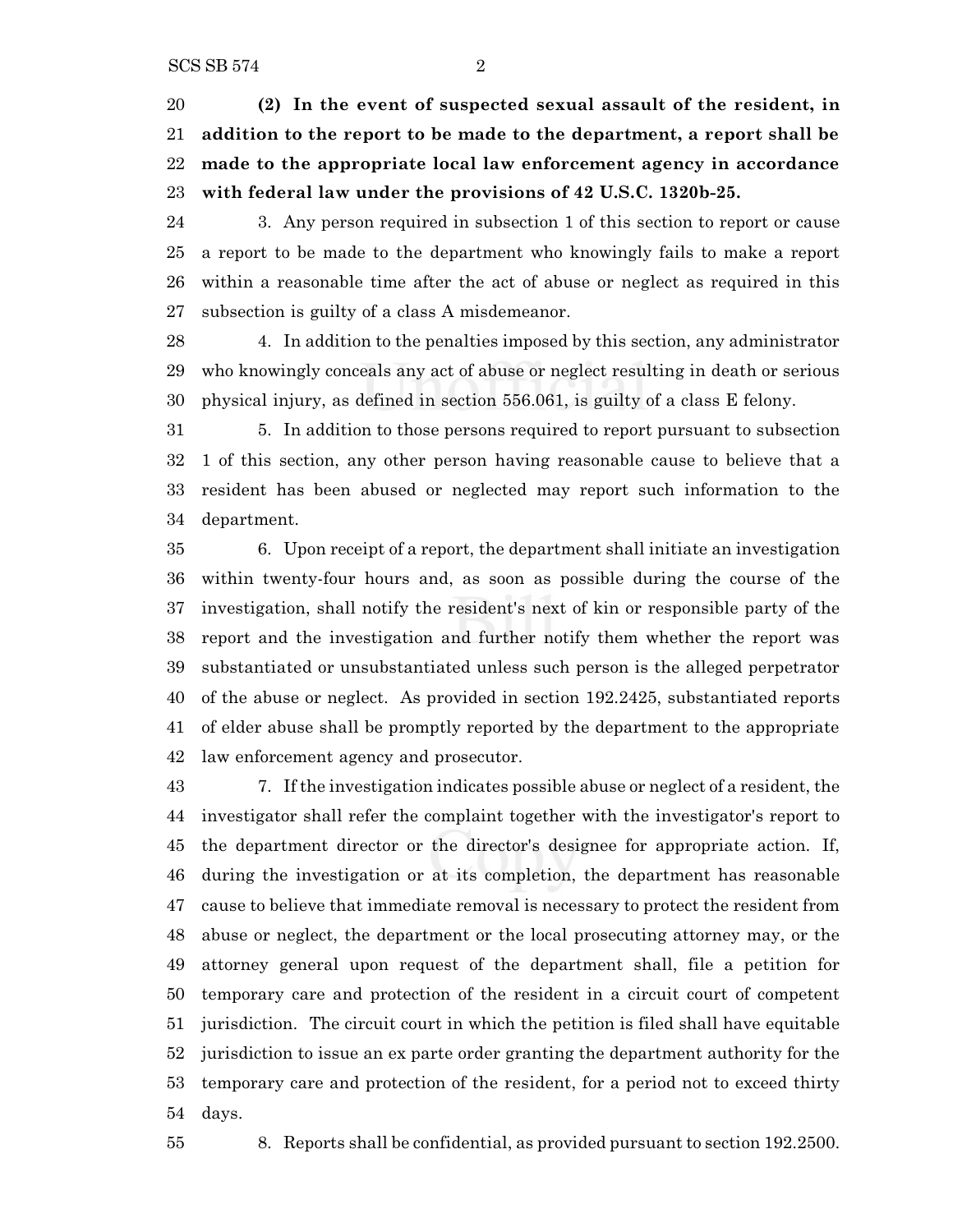9. Anyone, except any person who has abused or neglected a resident in a facility, who makes a report pursuant to this section or who testifies in any administrative or judicial proceeding arising from the report shall be immune from any civil or criminal liability for making such a report or for testifying except for liability for perjury, unless such person acted negligently, recklessly, in bad faith or with malicious purpose. It is a crime under section 565.189 for any person to knowingly file a false report of elder abuse or neglect.

 10. Within five working days after a report required to be made pursuant to this section is received, the person making the report shall be notified in writing of its receipt and of the initiation of the investigation.

 11. No person who directs or exercises any authority in a facility shall evict, harass, dismiss or retaliate against a resident or employee because such resident or employee or any member of such resident's or employee's family has made a report of any violation or suspected violation of laws, ordinances or regulations applying to the facility which the resident, the resident's family or an employee has reasonable cause to believe has been committed or has occurred. Through the existing department information and referral telephone contact line, residents, their families and employees of a facility shall be able to obtain information about their rights, protections and options in cases of eviction, harassment, dismissal or retaliation due to a report being made pursuant to this section.

 12. Any person who abuses or neglects a resident of a facility is subject to criminal prosecution under section 565.184.

 13. The department shall maintain the employee disqualification list and place on the employee disqualification list the names of any persons who are or have been employed in any facility and who have been finally determined by the department pursuant to section 192.2490 to have knowingly or recklessly abused or neglected a resident. For purposes of this section only, "knowingly" and "recklessly" shall have the meanings that are ascribed to them in this section. A person acts "knowingly" with respect to the person's conduct when a reasonable person should be aware of the result caused by his or her conduct. A person acts "recklessly" when the person consciously disregards a substantial and unjustifiable risk that the person's conduct will result in serious physical injury and such disregard constitutes a gross deviation from the standard of care that a reasonable person would exercise in the situation.

14. The timely self-reporting of incidents to the central registry by a